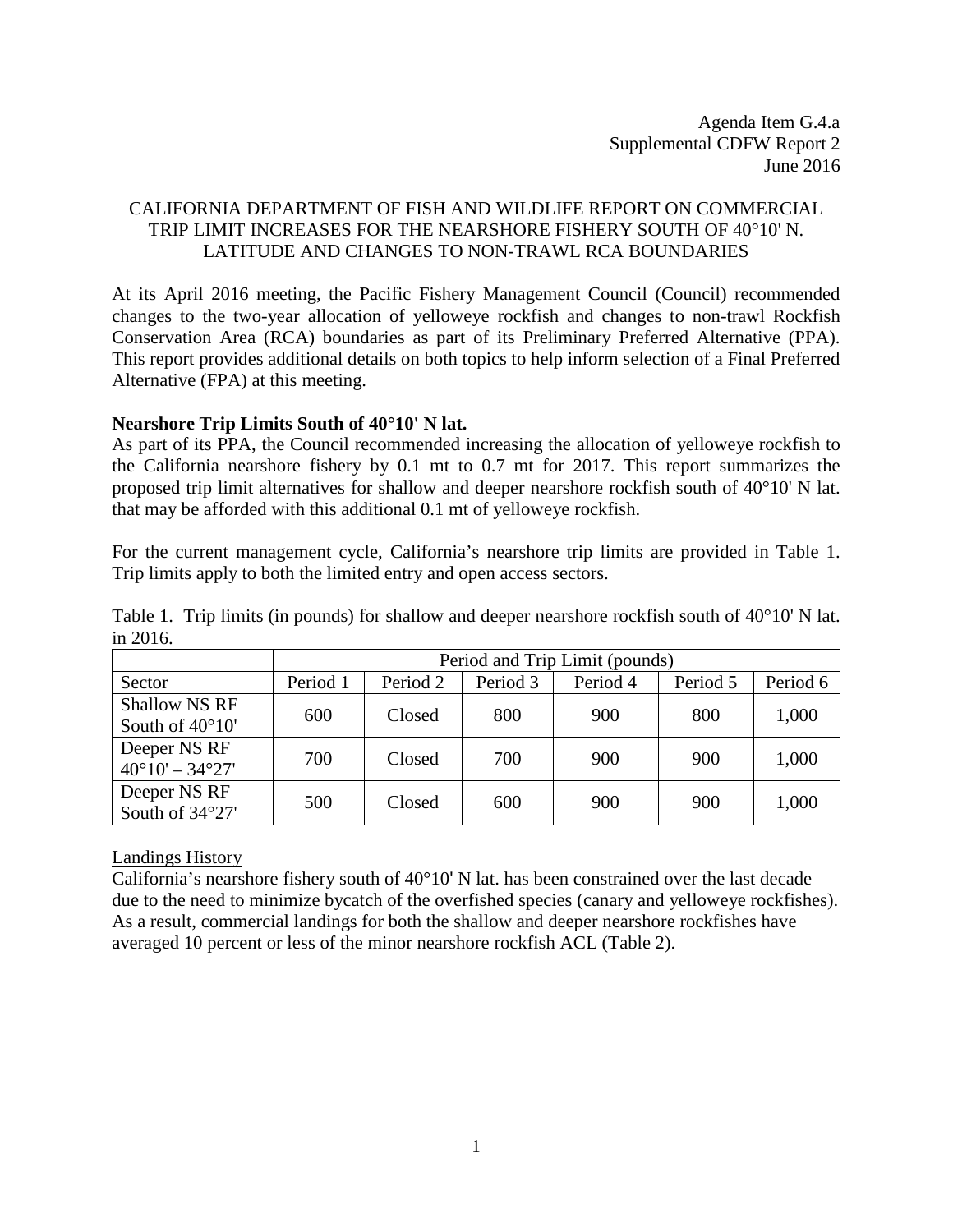| Year | Comm. South of<br>$40^{\circ}10'$ | Rec. South of<br>$40^{\circ}10'$ | Total | ACL   |
|------|-----------------------------------|----------------------------------|-------|-------|
| 2011 | 97.5                              | 456.1                            | 553.6 | 1,001 |
| 2012 | 87.0                              | 476.8                            | 563.8 | 990   |
| 2013 | 96.5                              | 660.4                            | 756.9 | 990   |
| 2014 | 97.9                              | 663.7                            | 761.6 | 1,161 |
| 2015 | 109.2                             | 614.1                            | 723.3 | 1,159 |

Table 2. Landings summary (mt) of shallow and deeper nearshore rockfishes from 2011 to 2015 compared to recreational landings and the minor nearshore rockfish ACL, south of 40°10' N. lat.

Commercial landings data source: PacFIN

#### Proposed Trip Limits

California Department of Fish and Wildlife (CDFW) staff analyzed a range of higher trip limits for both shallow and deeper nearshore rockfish that would keep within the yelloweye rockfish limit of 0.7 mt. For deeper nearshore rockfish, one trip limit is proposed for the entire area south of 40°10' N lat. in 2017-18, unlike status quo where limits differ north and south of 34°27' N lat.

The nearshore model is a landings-based model which projects overfished species impacts based on expected landings of target species. Below 40°10' N lat, a combined shallow and deeper nearshore rockfish catch of up to 160 mt can be accommodated without exceeding the new yelloweye rockfish allocation. This represents about a 60 mt increase compared to recent catches under No Action. Estimated mortality of the proposed trip limits, including No Action, are presented in Tables 3-5. Should the Council recommend Alternative 2 (the highest trip limit alternative in each Table) the combined estimated mortality would be 138.3 mt, within the 160 mt limit.

|  | Table 3. Trip limit alternatives for shallow nearshore rockfish south of $40^{\circ}10'$ N lat. All trip |  |  |  |  |
|--|----------------------------------------------------------------------------------------------------------|--|--|--|--|
|  | limits are in pounds with the estimated mortality given in metric tons.                                  |  |  |  |  |

|           | Trip Limits (pounds) |          |          |          |          |          |       |  |  |
|-----------|----------------------|----------|----------|----------|----------|----------|-------|--|--|
|           | Period 1             | Period 2 | Period 3 | Period 4 | Period 5 | Period 6 | Mort. |  |  |
| No Action | 600                  | Closed   | 800      | 900      | 800      | 1,000    | 55.6  |  |  |
| Alt. 1    | 1.000                | Closed   |          | 68.1     |          |          |       |  |  |
| Alt. $2$  | ,200                 | Closed   |          | 81.8     |          |          |       |  |  |

|  |  |  |  | Table 4. Trip limit alternatives for deeper nearshore rockfish between $40^{\circ}10'$ N lat. and $34^{\circ}27'$ N |  |  |  |  |  |
|--|--|--|--|---------------------------------------------------------------------------------------------------------------------|--|--|--|--|--|
|  |  |  |  | lat. All trip limits are in pounds with the estimated mortality given in metric tons.                               |  |  |  |  |  |

|           | Trip Limits (pounds) |          |          |          |          |          |       |  |  |
|-----------|----------------------|----------|----------|----------|----------|----------|-------|--|--|
|           | Period 1             | Period 2 | Period 3 | Period 4 | Period 5 | Period 6 | Mort. |  |  |
| No Action | 700                  | Closed   | 700      | 900      | 900      | $000$ .  | 42.6  |  |  |
| Alt. 1    | 950                  | Closed   |          | 48.3     |          |          |       |  |  |
| Alt. $2$  | ,000                 | Closed   |          | 50.8     |          |          |       |  |  |